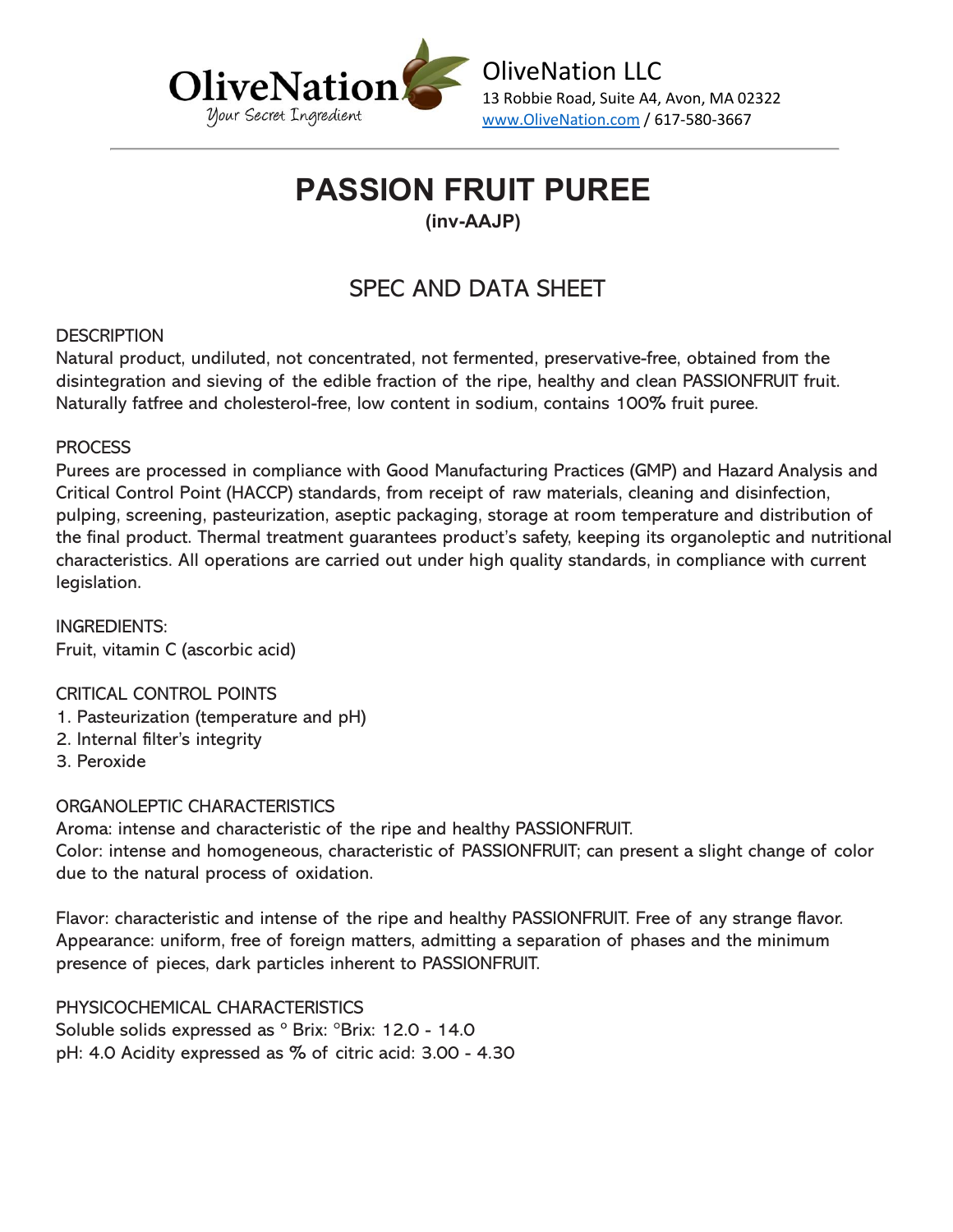

# **PASSION FRUIT PUREE**

**(inv-AAJP)**

| NUTRITION FACTS                                                                                                                                                            |                  |                          |                 |
|----------------------------------------------------------------------------------------------------------------------------------------------------------------------------|------------------|--------------------------|-----------------|
| <b>Serving Size</b>                                                                                                                                                        | 1 cup(50 g)      |                          |                 |
| <b>Amount Per Serving</b>                                                                                                                                                  |                  |                          |                 |
| <b>Calories</b>                                                                                                                                                            | 50               | <b>Calories from Fa0</b> |                 |
|                                                                                                                                                                            |                  | % Daily Value*           |                 |
| <b>Total Fat</b>                                                                                                                                                           | 0g               | 0%                       |                 |
| <b>Saturated Fat</b>                                                                                                                                                       | 0g               | 0%                       |                 |
| <b>TransFat</b>                                                                                                                                                            | 0g               |                          |                 |
| Cholesterol                                                                                                                                                                | 0 <sub>mg</sub>  | 0%                       |                 |
| <b>Sodium</b>                                                                                                                                                              | 15 <sub>mg</sub> | 0%                       |                 |
| Potassium                                                                                                                                                                  | 180 mg           | 5%                       |                 |
| <b>Total Carbohydrates</b>                                                                                                                                                 | 12g              | 4%                       |                 |
| <b>Dietary Fiber</b>                                                                                                                                                       | 5 g              | 20%                      |                 |
| <b>Sugars</b>                                                                                                                                                              | 6 G              |                          |                 |
| Protein                                                                                                                                                                    | 1g               |                          |                 |
| <b>Vitamin A</b>                                                                                                                                                           | 13%              | Calcium                  | 0%              |
| <b>Vitamin C</b>                                                                                                                                                           | 25%              | <b>Iron</b>              | 4%              |
| *Percent Daily Values are based on a 2,000 calorie diet. Your daily<br>values may be higher or lower depending on your calorie needs:<br><b>Calories</b><br>2,000<br>2,500 |                  |                          |                 |
| <b>Total Fat</b>                                                                                                                                                           | Less than        | 65g                      | 80 g            |
| <b>Saturated Fat</b>                                                                                                                                                       | Less than        | 20 g                     | 25 <sub>g</sub> |
| <b>Cholesterol</b>                                                                                                                                                         | Less than        | 300 mg                   | 300 mg          |
| Sodium                                                                                                                                                                     | Less than        | 2400 mg                  | 2400 mg         |
| <b>Total Carbohydrate</b>                                                                                                                                                  |                  | 300 <sub>g</sub>         | 375 g           |
| <b>Dietary Fiber</b>                                                                                                                                                       |                  | 25 <sub>g</sub>          | 30 g            |
| Calories per gram                                                                                                                                                          |                  |                          |                 |
| Fat 9                                                                                                                                                                      | Carbohydrate 4   |                          | Protein 4       |

#### MICROBIOLOGICAL SPECIFICATIONS

Aerobic and Anaerobic microorganisms: commercial sterility test achieved, no microbial growth is present.

**PESTICIDES** Multi-residue pesticide determination using GC/MS according to EPA

HEAVY METALS Lead and cadmium analysis performed